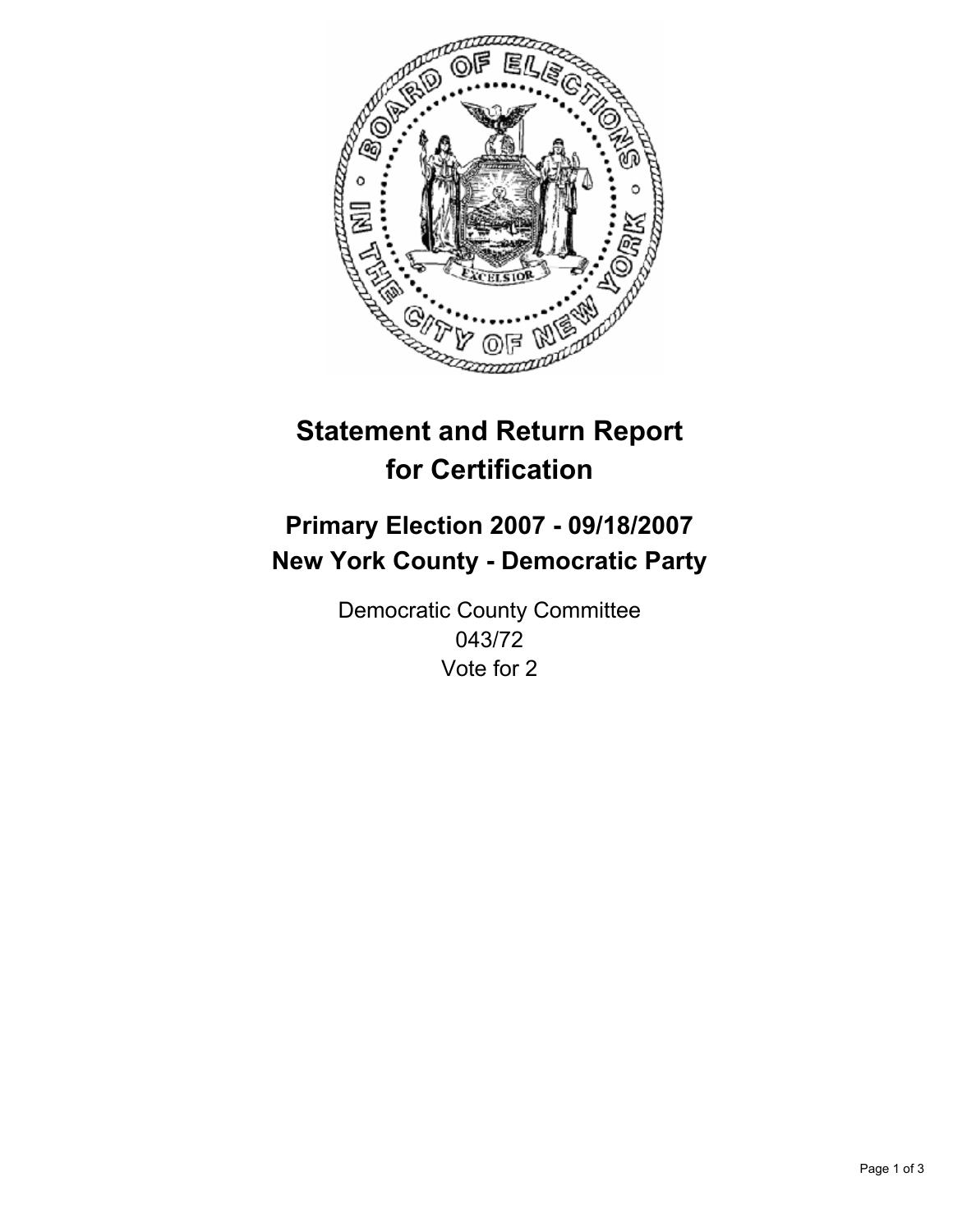

### **Assembly District 72**

| <b>EMERGENCY</b>       |    |
|------------------------|----|
| ABSENTEE/MILITARY      |    |
| AFFIDAVIT              |    |
| ANDREA GOMEZ           | 11 |
| LUIS MINAYA            | 10 |
| <b>CINTHIA RUPERTO</b> |    |
| <b>ODALIS CARRERO</b>  | 10 |
| <b>Total Votes</b>     | 39 |